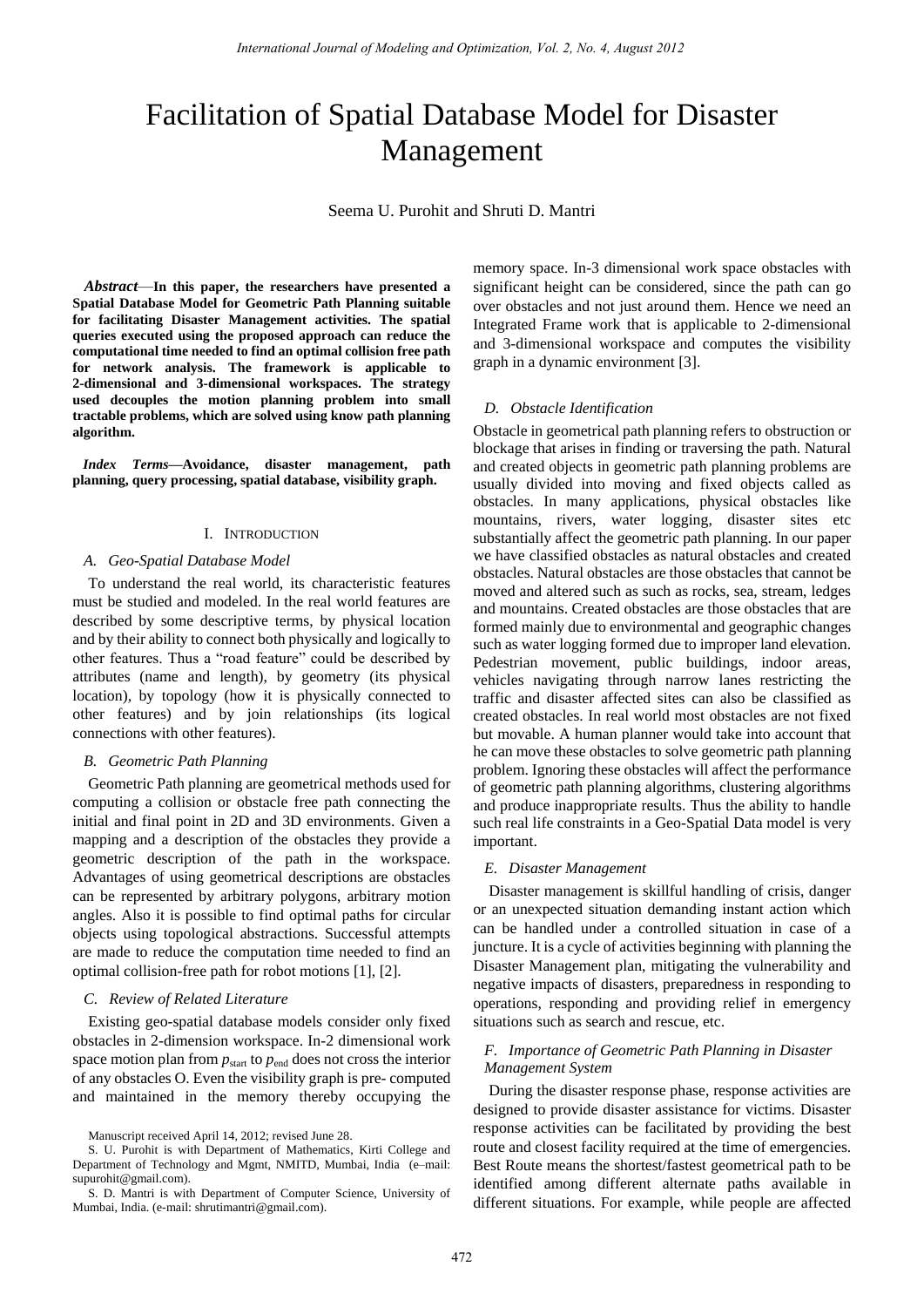during disaster, they need to be rescued by any means. So the selection of the quickest and shortest route to the disaster site, hospital or shelter is very important at that moment. Navigation is one of the main applications of network analysis in location based systems. In order to navigate to a destination, a shortest path analysis technique is used. The network analysis considers all possible paths and determines the shortest and quickest path to reach taking into consideration all the obstacles.

# *G. Significance and Objective of the Study*

One of the challenges considered for the effective and efficient implementation of disaster management is

- No access or limited access to and usage of reliable, accurate and up-to-date spatial information for Disaster Management.
- Disaster Management activities are carried out in isolation and no efforts are made to optimize the data or information for improved decision making**.**

For example:

The factors affecting disaster management : lack of timely up-to-date information, lack of accurate spatial information describing the situation (available resource, access to roads, damaged areas, required resource and required responding operations), lack of sharing of information between involved parties, lack of synchronization between involved parties, highly dense populated areas. These factors resulted in Uncertainties at every stage decision, there by introducing Information errors.

This model will present the overall structure, concept and advantages of facilitating disaster management activities using the Geo-Spatial data model

#### *H. Geographical Region under Study*

The mumbai metropolitan region has a total area of 4355 square kilometer, consisting of 1273 square kilometer urban area [4]. The Urban region has a population of 17.7 million, out of the total population of 18.9 million. Mumbai is divided into 13 wards. Mumbai D Ward is selected as study area [5]. The Ward covers an area of 6.63 square kilometers. The approximate population of the ward is 3, 99,931(as per 1991 census) with an additional day-time floating population of 1, 00,000. D ward has 23 buildings that are old and are identified as dilapidated and dangerous for occupation. The ward is selected as it covers historical, religious and tourist's centers. The ward also covers slum affected by floods. The ward is also made up of low-lying areas that are affected by flooding. In 2005 floods claimed almost 1,100 lives in the state, most of them coming from urban concentrations of Mumbai and Thane [6].

# II. PROBLEM DEFINITION

Our problem can be specified as follows: Given a set  $O^s = \{o^s_1, \ldots, o^s_n\}$  of fixed obstacles, a set  $O^M = \{o^M_{1,1}, \ldots, o^M_{m}\}$  of moving obstacles and a moving object  $o^m$ with start configuration  $c^{\text{start}}$  and goal configuration  $c^{\text{goal}}$ , compute a collision free motion  $p^M$  for  $o^m$  with respect to  $O^s$ and  $O^M$  and a motion plan MP i.e. a sequence of coordinated collision free (with respect to all the objects in the scene) motion for object  $o^M$ . So that  $p^M$  becomes collision free considering  $O<sup>s</sup>$  U  $O<sup>M</sup>$  after executing MP. We utilize the findings for efficient spatial query processing in the presences of obstacles. The spatial database model developed is applicable disaster management system in a dynamic environment.

# III. METHODOLOGY ADAPTED

# *A. Creation of Spatial Data*

The spatial data required for the current study was prepared by referring to the landuse/settlement map of Mumbai D ward [7], the mumbai island city disaster management plan [8] and other maps on various themes of the area. The mumbai island city disaster management plan on 1: 25,000 scales has been digitized using scanning technique. The map being on the scale of 1: 25,000 the minutes details missing, were plotted referring to the satellite map and other land use map/settlement map of D Ward. The real world entities from the map were abstracted into three basic shapes: nodes, arc, and region. The streets were identified as arcs and the areas as polygon. The roads are a combination of multiple arcs. Each arc has a start node and an end node. Each node has been assigned a unique id and the coordinates for each node id is obtained using the graph theory. The spatial relationships between points, arcs and areas are then expressed using topology as shown in Fig 1(a). adjacency matrix, incidence matrix and coverage data structure is prepared using topology.



Using the information of adjacency matrix and incidence matrix the coverage data structure is prepared. The coverage model incorporates the topological relationships into the structure of feature data. The coverage data model is prepared for the points and lines in the study area from the digitized map and the satellite map. To make the digitized map usable it is converted into a projected coordinate system. Affine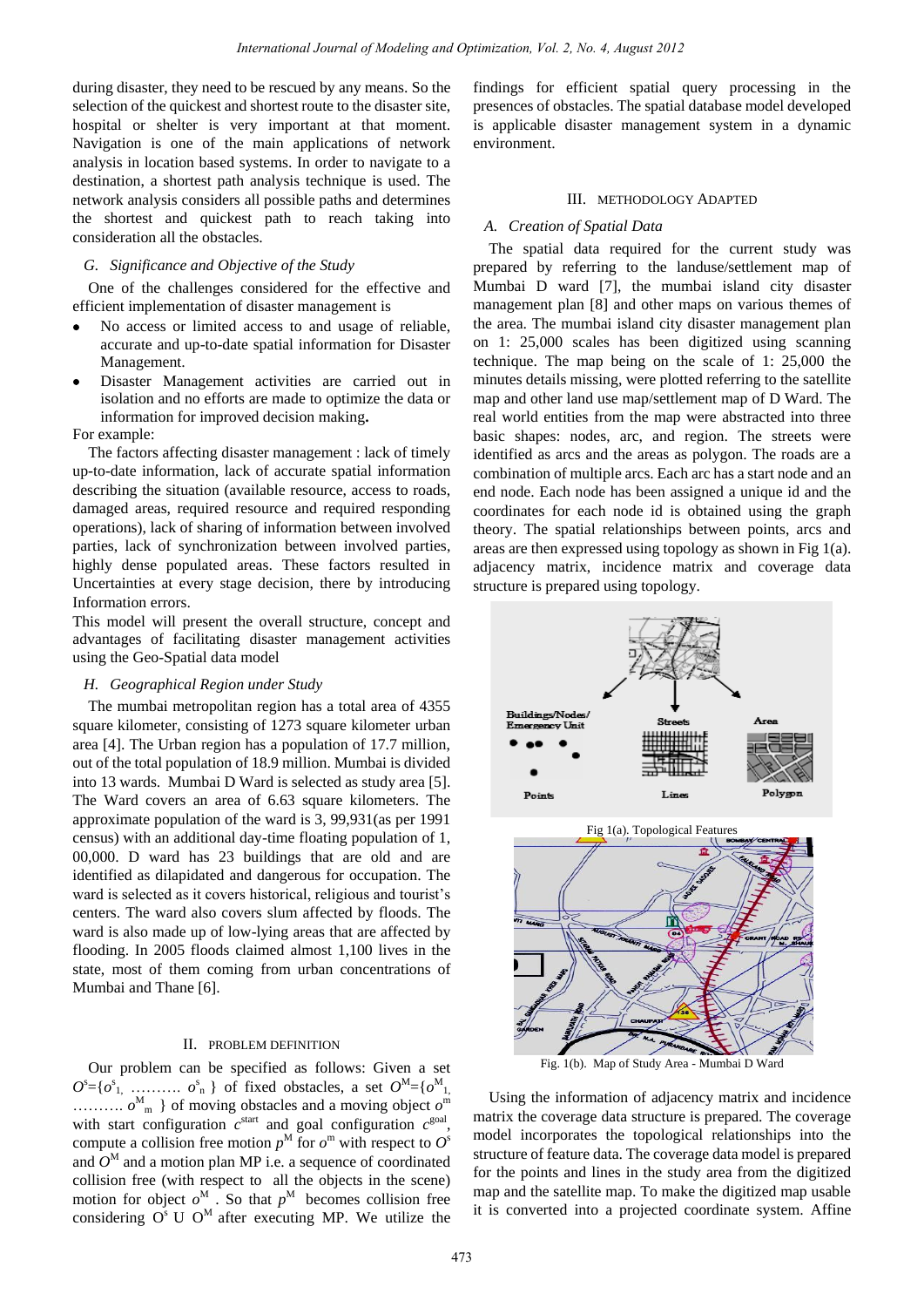transformation is used to implement the following geometric transformations:

$$
X = Ax + By + C, Y = Dx + Ey + F \tag{1}
$$

where x, y are the input coordinates obtained from Fig 2 and Fig 3 and *X*, *Y* are the new *user projected values* respectively represented in Fig 4.The transformations coefficient *A*, *B*, *C*, *D*, *E*, and *F* are calculated using the following matrix equation:

$$
\begin{pmatrix}\nn & \Sigma x & \Sigma y \\
\Sigma x & \Sigma x^2 & \Sigma xy \\
\Sigma y & \Sigma xy & \Sigma y^2\n\end{pmatrix}\n\begin{pmatrix}\n\Sigma X & \Sigma Y \\
\Sigma x X & \Sigma x Y \\
\Sigma y X & \Sigma y Y\n\end{pmatrix} =\n\begin{pmatrix}\nC & F \\
A & D \\
B & E\n\end{pmatrix} (2)
$$

where n is the number of control points. Substituting the values of n,  $\sum x$ ,  $\sum y$ ,  $\sum x^2$ ,  $\sum xy$ ,  $\sum y^2$ ,  $\sum X$ ,  $\sum Y$ ,  $\sum xX$ ,  $\sum yY$ ,  $\sum yX$ , ∑*yY* in (3) the values of transformation coefficient A, B, C, D, E, F are obtained. The values of *A*, *B*, *C*, *D*, *E*, *F*, *x*, *y* are substituted in (1) and the new user coordinates *X* and *Y* obtained are shown in Fig. 4. They represent the actual coordinates for each node. The deviations between the computed *X* and *Y* coordinates values and the initial *x*, *y* values are calculated using root mean square error method. The average RMS error can be computed by averaging errors from all control points

from all control points  
\n
$$
\left\{ \left[ \sum_{i=1}^{n} (x_{\text{act, i}} - x_{\text{est, i}}) + \sum_{i=1}^{n} (y_{\text{act, i}} - y_{\text{est, i}}) \right]^2 \right\} / n \text{ (3)}
$$

where n is the number of control points,  $x_{\text{act, i}}$  and  $y_{\text{act, i}}$  are the *x* and *y* values of the actual location of control point *i*, and *x*  est, and *y* est, are the x and y values of the estimated location of the control point *i*. The average RMS error in the present study is 2.379121. Since the average RMS error is  $< 6$  the values of *X*, *Y* are acceptable. A spatial database is created presenting the data structure, path list, and arc-node list for ward region, disaster prone region, and the roads. Impedances matrix of the travel time between nodes on a network is also prepared.

#### *B. Integrated Framework*

The strategy used for developing the spatial database model uses four major steps:

1) Identifying the set of movable obstacles and fixed obstacles: We first identify a set  $O^s = \{o^s_1, \ldots, o^s_n\}$  of fixed obstacles and a set  $O^M = \{o^M_1, \ldots, o^M_m\}$  of moving obstacles from the set of obstacles  $O = \{o_1, \ldots, o_n\}$ 

2) Compute paths for moving objects which are collision free with respect to fixed obstacles: In this step the moving obstacles are ignored and visibility graph G is computed for the moving object considering only the static obstacles

3) Determine the set of moving obstacles obstructing the previously computed paths: Using the result of step 1 and 2 we identify the obstructing moving obstacles. The result is set  $O^M$ <sub>col</sub> subset of  $O^M$  of colliding moving obstacles.

4) Independently compute paths for obstructing moving obstacles which clear the paths of the moving obstacles:

The colliding moving obstacles  $O^M_{\text{col}}$  needs to be moved at different location to clear the path for  $o^M$ . We independently compute visibility graph  $G_1$  for obstructing moving obstacle which will clear the path for  $o^M$ .



Fig 2. Actual coordinates



Fig. 3. Real coordinates



Fig. 4. User projected coordinates

#### *C. Spatial Queries for Geometric Path Planning*

Given a set of *O* of obstacles in 2-dimensional and 3-dimensional workspace, a starting point  $p_{start}$  and a destination point  $p_{end}$ , the goal is to find the shortest path from  $p_{\text{start}}$  and  $p_{\text{end}}$  for  $o^{\text{M}}$ . Dijkstra algorithm (1959) is used for computing the shortest path between  $p_{\text{start}}$  and  $p_{\text{end}}$  using the visibility graph G and the visibility graph G1. Spatial queries are executed to locate the nearest neighbor and the nearest facilities.

# *D. User Interface*

User interface were created to facilitate information entry and retrieval: Adding and editing of path information, obstacle information. Using the user interface it is possible to retrieve and assess shortest path using Fig. 5 and Fig. 6.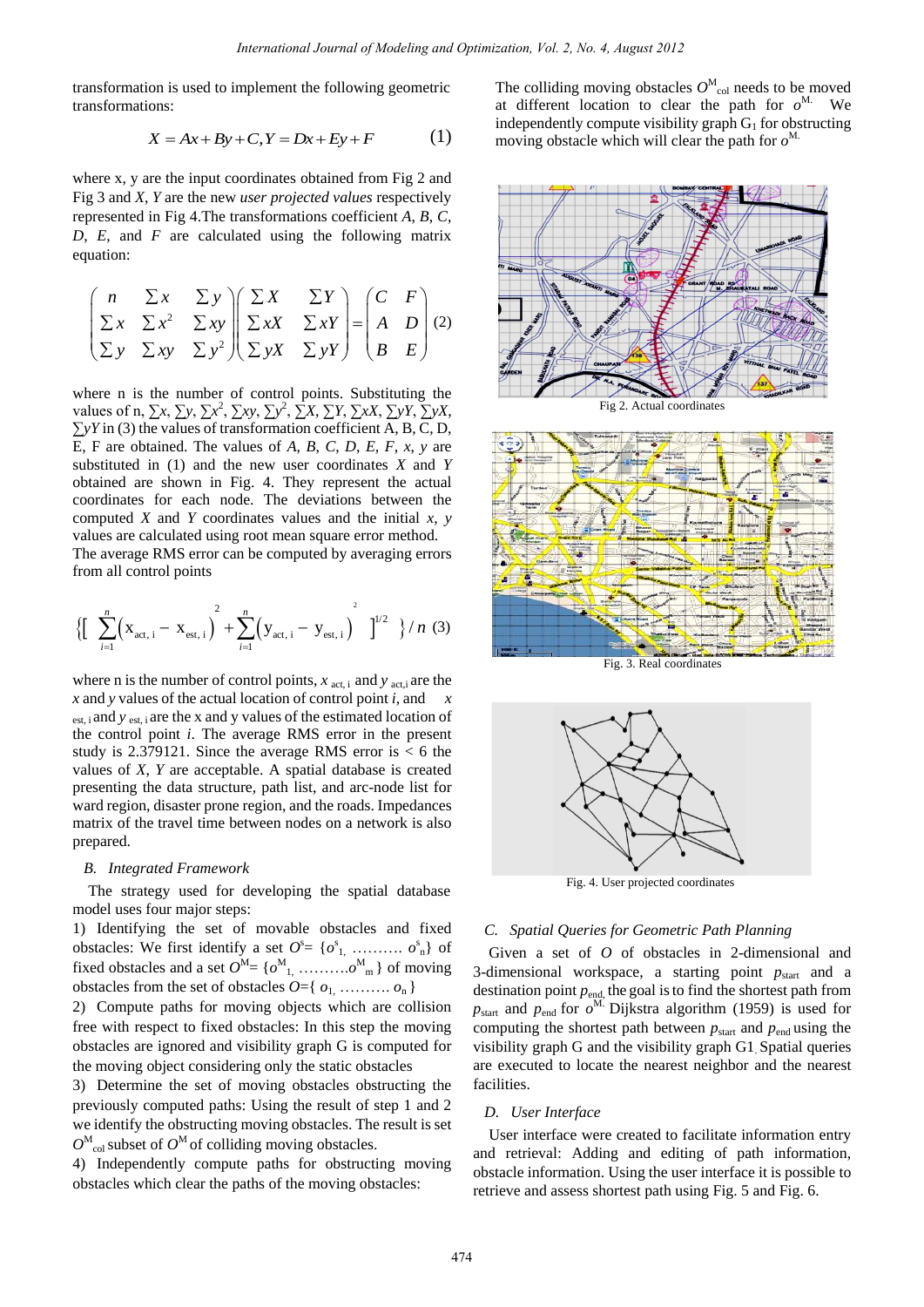

Fig. 6. Flood zones in study area

# *E. Geo-Spatial Maps*

Maps provide interfaces to spatial system. Maps are plotted to examine the results of queries and analysis. Maps are also plotted for presentation and reports. In the present study the researcher has created general reference maps as well as thematic maps to represent spatial features shortest path analysis, closet facility.

#### IV. FINDINGS

# *A. Geo-Spatial Data Model*

The disaster management system is characterized by uncertainties at every stage of information processing and communication i.e. data origin, data conversion, output, decision making stage. A geo-spatial data model to facilitate the development of an infrastructure for disaster management is developed**.** the geo-spatial data model designed and developed facilitates the disaster management activities based on data/information sharing and analysis for decision-making, coordination, command and control.

# *B. Facilitation of Disaster Management with Geo-spatial Data Model*

Geo-Spatial data model is an initiative intended to create an environment that will enable easy access, retrieve and disseminate spatial data and information in an easy way. It is designed to assist response during a disaster, recover from the damage, manage ongoing hazardous conditions, plan and mitigate for future hazards, and impact policy and decision making. It will also help us understand the future geographic information challenges for this application area. It is an appropriate information infrastructure framework for bringing the disaster management components together and facilitating decision making in disaster management. The main features of geo-spatial data model

*a) Providing information for disaster response:* Activities following an emergency or disaster are called as response activities. These activities are designed to provide disaster assistance for victims. In the current study an attempt has been made to facilitate the disaster response activities by providing the best route and closest facility required at the time of emergencies

*b) Finding best route:* Best route means different alternate route in different situations. For example, while people are affected under disaster, they need to be rescued by any means. So the selection of the quickest route to the disaster site, hospital or shelter is very important at that moment. The network analysis was engaged to calculate the shortest way to reach in term of time and distance. The network analysis in the current study supports different objectives such as travelling quickly and travelling by the shortest route. In the current study the shortest path in terms of time in minutes as well as distance in meters is calculated using dijkstra's algorithm.

*c) Closest facility:* Closest facility refers to anything providing a certain types of service that is closets to a given location. The disaster zone and settlement map are intersected to identify the closet facilities such as hospitals and shelter.

*d) Quick information portal:* Response activities can also be facilitated if the emergency responder staff gets appropriate estimated information about the damage caused before arriving to the disaster location. In the current study an attempt has been made to provide this information to the emergency responders by executing queries to the database.

#### V. GEO-SPATIAL DATA MODEL AT WORK

# *A. Requirements and Architecture*

Geographical Information Systems require the following four components to work with geo-spatial data: computer system, GIS software, people, data, and infrastructure. geo-spatial data model to be mapped on to the identified scenarios needs to be supported by some basic requirements and general system architecture. As there are no standard solutions regarding the integration of heterogeneous data and services, the system needs to remain open for further extension (functional, regional, technical). Disaster management communication and information system for handling disaster need to be realized on the basis of a Geo-Spatial infrastructure. Based on that we identified the following top requirements with respect to disaster management communication and information systems: maximum robustness/high scalability, handling of geo-spatial on each PC, integration of external data and simulation models, support for heterogeneous terminals

# *B. Technology*

For this research scanning technique is used for digitization of mumbai island city disaster management plan. Open source map server of the google is used to obtain the Satellite map in order to determine the real world coordinates. In the current prototype the disaster information interactive vector maps are plotted using JSP, HTML and PHP. The datasets for everyday business are created using MySQL. Database contains attributes of the spatial objects